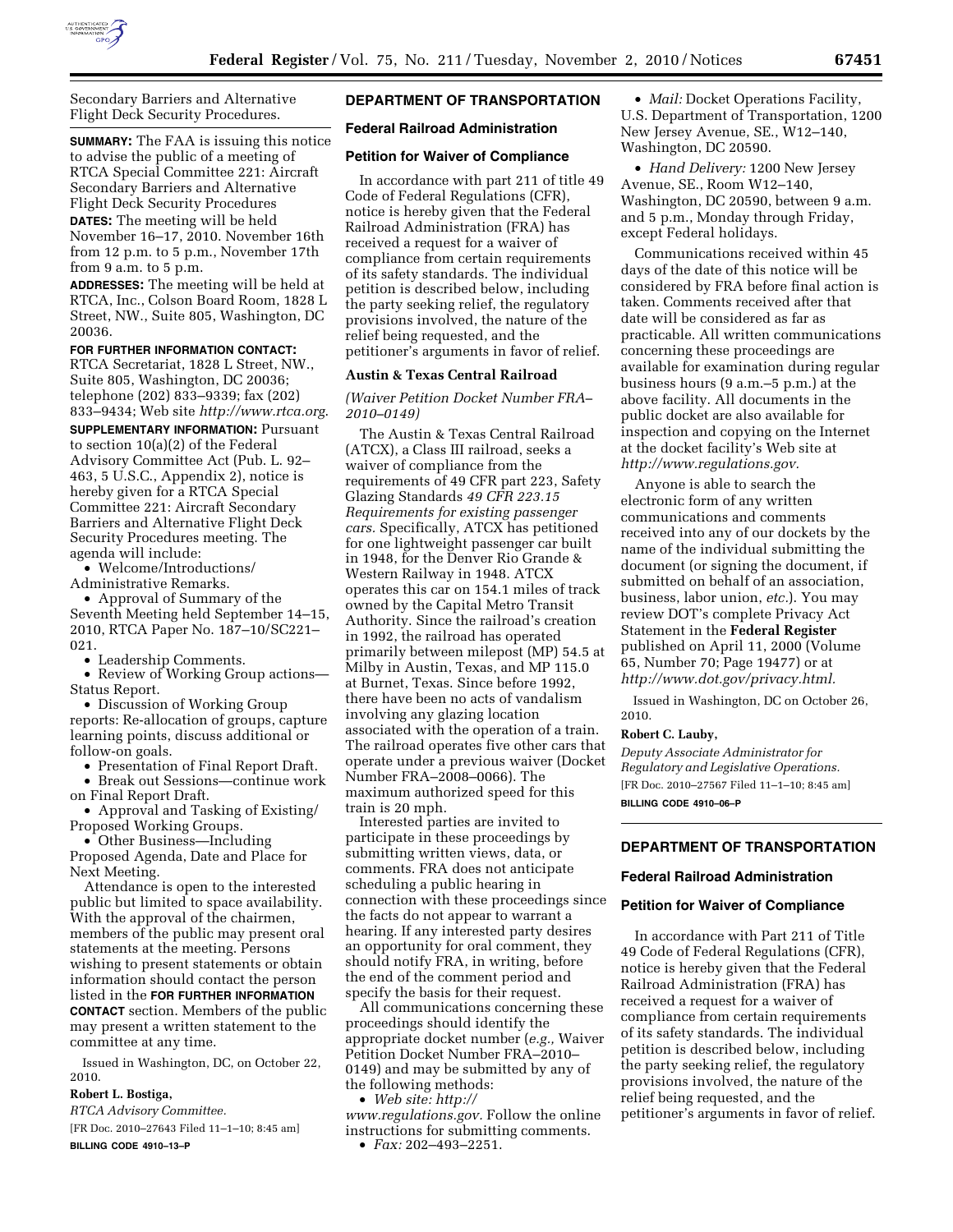# **National Railroad Passenger Corporation**

[Waiver Petition Docket Number FRA–2010– 0152]

The National Railroad Passenger Corporation (Amtrak) seeks a waiver for relief of sanctions from 49 CFR 240.117(e)(1) through (4), 240.305, and 240.307. These sections of the regulation relate to punitive actions that are required to be taken against locomotive engineers for the violation of certain railroad operating rules. Refer to 49 CFR part 240 for a detailed listing of these sections.

Amtrak and selected employees of Amtrak's rail system, represented by the Brotherhood of Locomotive Engineers and Trainmen (BLET) and the United Transportation Union (UTU), desire to participate in a Confidential Close Call Reporting System (C3RS) Demonstration Pilot Project sponsored by FRA's Office of Railroad Policy and Development and the Office of Railroad Safety. The C3RS Demonstration Pilot Project is one of the action items included in FRA's Rail Safety Action Plan announced on January 25, 2006.

In other industries such as aviation, implementation of "close call" reporting systems that shield the reporting employee from discipline (and the employer from punitive sanctions levied by the regulation) have contributed to major reductions in accidents. In March 2005, FRA completed an overarching memorandum of understanding (MOU) with railroad labor organizations and management to develop pilot programs to document close calls, *i.e.,* unsafe events that do not result in a reportable accident but very well could have. Participating railroads will be expected to develop corrective actions to address the problems that may be revealed. The aggregate data may prove useful in FRA's decisionmaking concerning regulatory and other options to address human factor-caused accidents. Experiences on the Norwegian Railway (Sernbaneverket) showed a 40-percent reduction in accidents after 3 years of implementation of a similar program. In a manufacturing environment, Syncrude, a mining company, experienced a 33-percent reduction in lost time frequency after 1 year of implementing a close call system.

Amtrak, BLET, and UTU have developed and signed an implementing memorandum of understanding (IMOU) (based on FRA's overarching MOU) as a first step in commencing the demonstration pilot project. The project would involve approximately 1,400 yard; road service, and yardmaster employees operating within the

boundaries of the C3RS pilot demonstration project as defined below:

1. South Hampton Street, Boston, MA, from the eastern fouling point of the diamond at the east end of the yard to the western limits of the yard including the "Chute" track, including loop tracks.

2. New Haven Parcel G, New Haven, CT, from the westbound home signal on the lead track east into all yard tracks.

3. Sunnyside Yard, Long Island City, NY, all tracks in Sunnyside Yard east of "F" Interlocking, including loop tracks.

4. Penn Coach Yard and Race Street Engine House, Philadelphia, PA, between South Street and Spring Garden Street, to also include 1 and 2 lead tracks, excluding main tracks.

5. Washington, DC, all nonsignal tracks that may be accessed between New York Avenue and Virginia Avenue, exclusive of Station Tracks 7–30.

6. Miami, FL, the Miami Amtrak Station Tracks 1–4; all Hialeah Yard Tracks 1–6, Rip 1–3, the North and South Coach Yard leads. The Amtrak lead and loop track from a point south of the Amtrak hold-out signal, located at Milepost SXI033.1, which is the southern end of TCS territory, on the CSX Transportation Jacksonville Division, Miami Subdivision.

7. Los Angeles, CA, roundhouse lead from Control Point (CP) San Diego Jet south including all tracks in the North Yard, 8th Street S&I and adjacent tracks, the 90's Yard, Redondo Locomotive Shop, and the PM Line/Wheel Pit tracks. It would not include the Back Way track within the limits of CP Olympic.

8. Chicago, IL, Central Division Limits of Brighton Park Mechanical Facility; Chicago Terminal from and including 21st Street Interlocking, to and including CP Canal. The Chicago Terminal also includes all station tracks in Chicago Union Station and all tracks in the Amtrak Chicago Yard and mechanical facilities.

9. Seattle, WA, Seattle King Street Station to Lander Street for all tracks other than BNSF Railway mainline.

This IMOU was sent to FRA for consideration and accepted on May 11, 2010. As referenced in the IMOU, certain ''close calls'' may be properly reported by the employees involved and later discovered by Amtrak, for example, through subsequent retrospective analysis of locomotive event recorder data, etc. In order to encourage employee reporting of close calls, the IMOU contains provisions to shield the reporting employee from Amtrak discipline. Amtrak, BLET, and UTU also desire to shield the reporting employees and Amtrak from punitive sanctions that would otherwise arise as

provided in selected sections of 49 CFR part 240 for properly reported close call events as defined in the C3RS IMOU. The waiver petition is requested for the duration of the C3RS Demonstration Project (5 years from implementation or until the demonstration project is completed, or until parties to the IMOU withdraw as described in the IMOU, whichever is first).

**Note—** Article 7.2 (of the IMOU) CONDITIONS UNDER WHICH A REPORTING EMPLOYEE IS NOT PROTECTED FROM AMTRAK DISCIPLINE AND/OR DECERTIFICATION AND FROM FRA ENFORCEMENT—Amtrak employees included in this C3RS/IMOU receive no protection from discipline and/or decertification or from FRA enforcement action when one or more of the following conditions occur:

1. The employee's action or lack of action was intended to damage Amtrak or another entity's operations or equipment or to injure other individuals, or the employee's action or lack of action purposely places others in danger (*e.g.,* sabotage).

2. The employee's action or lack of action involved a criminal offense.

3. The employee's behavior involved substance abuse or the inappropriate use of controlled substances.

4. The report is rejected in accordance with Article 6.1.

5. The event resulted in any type of train accident without regard to monetary damages.

6. The event caused or is alleged to have caused any injury, illness, or medical treatment of any kind to any person involved in the event.

7. The event resulted in an identifiable release of a hazardous material.

8. The event was a real-time observation made by an FRA-certified inspector or railroad employee, and was reported to and verified by Amtrak management, except as provided in Article 6.4.

Amtrak and other parties signatory to the IMOU dated May 11, 2010, believe the data from these properly reported close call incidents (as defined in the IMOU) will be invaluable in analysis and development of effective corrective actions. Without the requested waiver of sanctions and exemption from mandatory revocation of the engineer's certificate, the employees involved in the incidents described above will not file a report of the incidents. The incidents will likely go undetected and there will be no opportunity for analysis, data trending, or appropriate corrective actions.

All parties signatory to the IMOU and participating in the demonstration pilot project believe that the C3RS Demonstration Project and granting this waiver petition is in the public interest and consistent with improving railroad safety. Results of improved safety performance have also been observed in